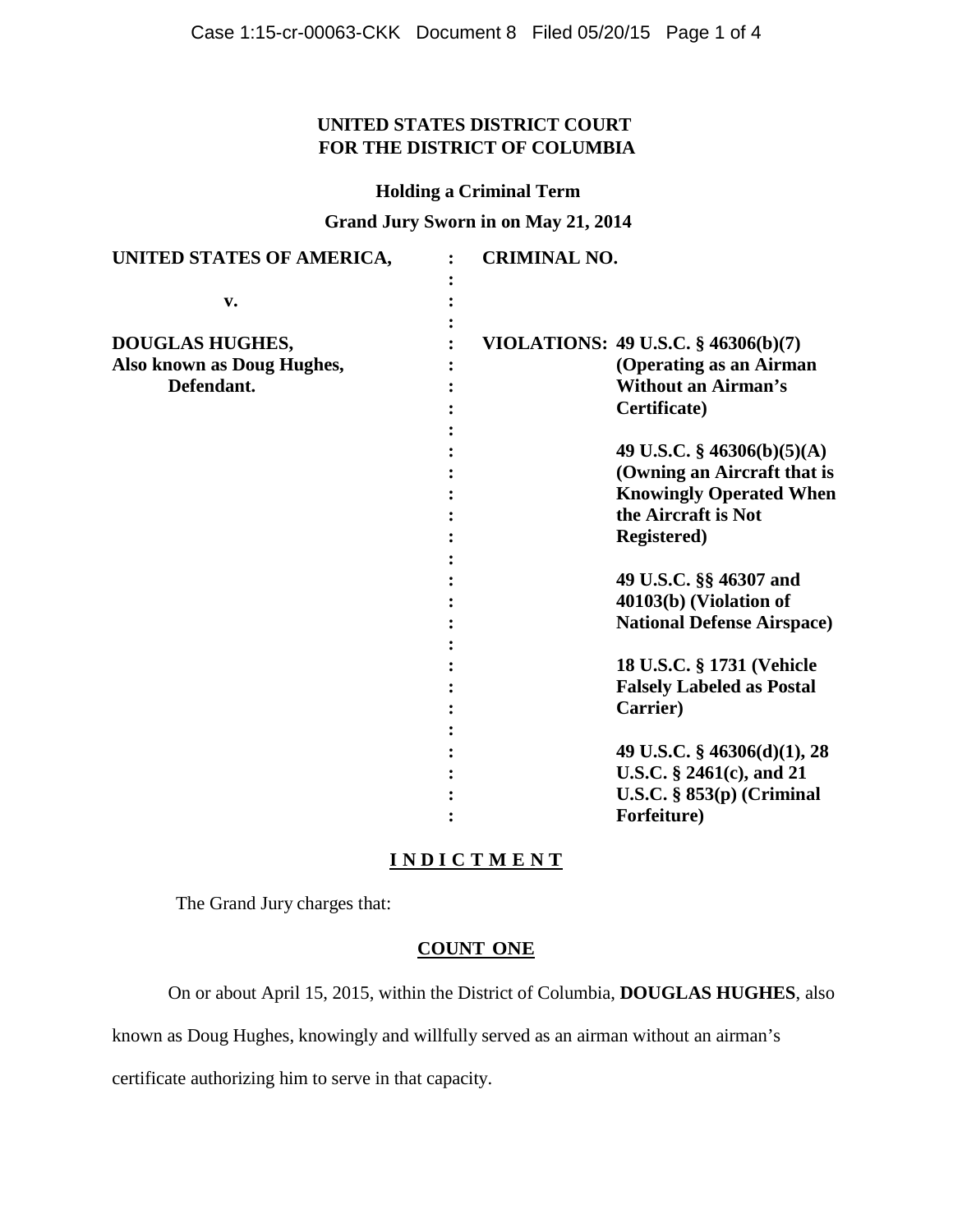(**Operating as an Airman Without an Airman's Certificate,** in violation of Title 49, United States Code, Section 46306(b)(7))

#### **COUNT TWO**

On or about April 15, 2015, within the District of Columbia, **DOUGLAS HUGHES**, also known as Doug Hughes, owned an aircraft eligible for registration by the Federal Aviation Administration under 49 U.S.C. § 44102, and knowingly and willfully operated the aircraft when the aircraft was not registered under 49 U.S.C. § 44103*.*

(**Owning an Aircraft that is Knowingly Operated When the Aircraft is Not Registered,** in violation of Title 49, United States Code, Section 46306(b)(5)(A))

#### **COUNT THREE**

On or about April 15, 2015, within the District of Columbia and elsewhere, **DOUGLAS** 

**HUGHES**, also known as Dough Hughes, while piloting a gyrocopter, did knowingly and willfully, and without lawful authority, conduct flight operations in the restricted airspace known as the Washington, D.C., Metropolitan Area Special Flight Rules Area (DC SFRA) in violation of Title 14, Code of Federal Regulations, Section 93.331 *et seq.*, a regulation prescribed under 49 U.S.C. § 40103(b)(3).

(**Violation of National Defense Airspace,** in violation of Title 49, United States Code, Sections 46307 and 40103(b))

#### **COUNT FOUR**

On or about April 15, 2015, within the District of Columbia, **DOUGLAS HUGHES**, also known as Doug Hughes, while piloting a gyrocopter, did knowingly and willfully, and without lawful authority, conduct flight operations in restricted airspace known as the Washington, D.C., Metropolitan Area Flight Restricted Zone (DC FRZ) in violation of Title 14, Code of Federal Regulations, Section 93.331 *et seq*., a regulation prescribed under 49 U.S.C. § 40103(b)(3).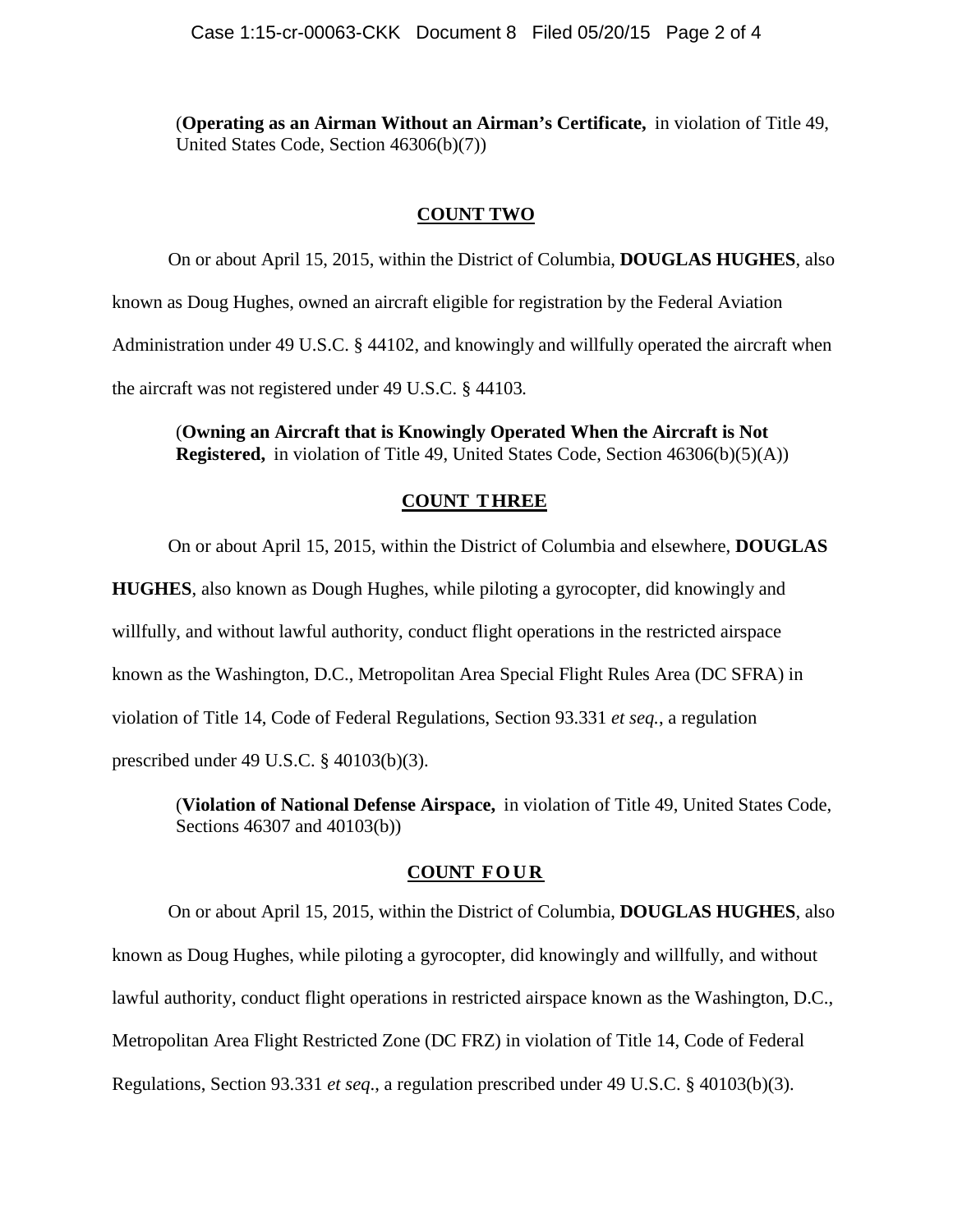(**Violation of National Defense Airspace,** in violation of Title 49, United States Code, Sections 46307 and 40103(b))

#### **COUNT FIVE**

On or about April 15, 2015, within the District of Columbia, **DOUGLAS HUGHES**, also known as Doug Hughes, while piloting a gyrocopter, did knowingly and willfully, and without lawful authority, conduct flight operations in the restricted airspace known as the Prohibited Area P-56 (P-56) in violation of Title 14, Code of Federal Regulations, Section 73.81 *et seq.,* 31 Federal Register 13422 (1966), as amended by 76 Federal Register 9501 (2011), a regulation prescribed under 49 U.S.C. § 40103(b)(3).

(**Violation of National Defense Airspace,** in violation of Title 49, United States Code, Sections 46307 and 40103(b))

#### **COUNT SIX**

On or about April 15, 2015, within the District of Columbia, **DOUGLAS HUGHES**, also known as Doug Hughes, knowingly and willfully operated and owned a vehicle and conveyance, and placed and attached words, letters, and characters on the vehicle and conveyance of like import to "United States Mail," to wit, the logo and emblem of the United States Postal Service, when the vehicle and conveyance was not used to carry United States Mail.

(**Vehicle Falsely Labeled as Postal Carrier,** in violation of Title 18, United States Code, Section 1731)

#### **FORFEITURE ALLEGATION**

1. Upon conviction of the offenses alleged in Counts One and/or Two, the defendant shall forfeit to the United States any aircraft and property whose use related to the violations in those counts, pursuant to 49 U.S.C.  $\S$  46306(d)(1). The property subject to forfeiture includes the gyrocopter, and materials and items attached and related thereto, or found therein, that was